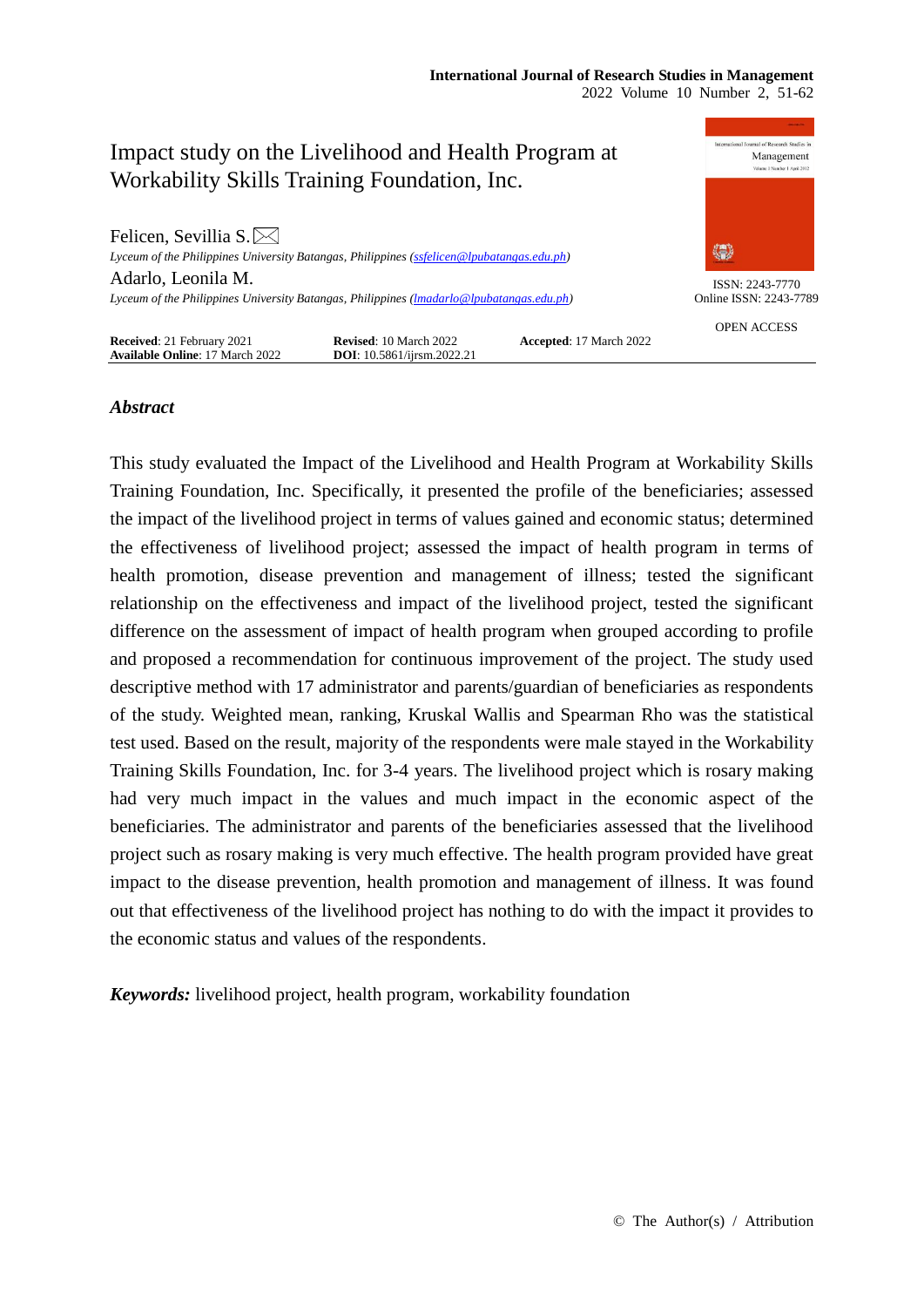# **Impact study on the Livelihood and Health Program at Workability Skills Training Foundation, Inc.**

#### **1. Introduction**

Community extension is one of the university's tri-fold functions. Its goal is to make a difference in the lives of children and to ensure that they are getting every right that they should relish. With these, it makes participation in livelihood program important for the improvement of the lives of people in Batangas and socially help for their transformation by reaching out to provide avenue for sustainable programs. The Graduate School programs, Master in International Hospitality Management and Master of Arts in Nursing of the Lyceum of the Philippines University – Batangas launched a project with Workability Skills Foundation, Inc. together with faculty members and students for various livelihood projects and health programs that help the beneficiaries thereby helping the university achieve its goals.

Workability Skills Training Center is a transition and supported employment service for adolescents and adults with disabilities. Workability Skills Training Center helps individuals with disabilities achieve their potentials through community integration. WSTC uses a variety of support system to assist individuals with disabilities to become and remain productive members in the community.

Lyceum of the Philippines University - Batangas is committed to help community. The beneficiaries of Workability Foundation, Inc. were trained to make rosaries for the livelihood project titled "Sustainable Rosary Making". This was pioneered by the Master in International Hospitality Management (MIHM) program of the Graduate School during the second trimester of Academic Year 2017-2018. Beneficiaries of the foundation went through a series of trainings in rosary making through the supervision of the students and professor in Corporate Social Responsibility Course. In the last 4 years, the beneficiaries are selling the rosaries they made towards self-sustainability.

Another part of the community extension program of the university is to provide health programs to the beneficiaries as spearheaded by the Master of Arts in Nursing (MAN). The Graduate School chose this institution as beneficiaries to associate with their uniqueness and exceptionality from other group of LPU beneficiaries. The children in Workability Foundation, Inc. are all extraordinary --- they have special needs that must be addressed in terms of maintaining health thereby teaching them personal hygiene and self-care help them understand the essentiality of performing simple self-care activities in daily living that they sometimes cannot perform well with their incapacity to validate what is appropriate and not. The program started in the first semester of 2019-2020. The College of Nursing graduate school program, Project Description, focused on Community Extension Program Health Services for Globally Challenged Children in Workability Skills Institution and will help achieve the common goal of providing services that will enhance the children's ability to learn new things beyond their capabilities.

An impact assessment will be helpful to measure the effectiveness of the project and to plan future interventions for the process of identifying the anticipated or actual impacts of a development intervention, on social, economic and environmental factors. According to Pfefferbaum, et al. (2013) the importance of conducting community assessment is creating self - awareness and assuring community participation and cooperation towards a possibility to maximize the resource to produce purposive response for the needs of the community. Assessment is important among the projects being implemented by the university for continuous improvement.

This study aims to assess the impact and effectiveness of the livelihood project led by the MIHM and the health program of MAN. The result of the study would be beneficial to the university and at the same time to the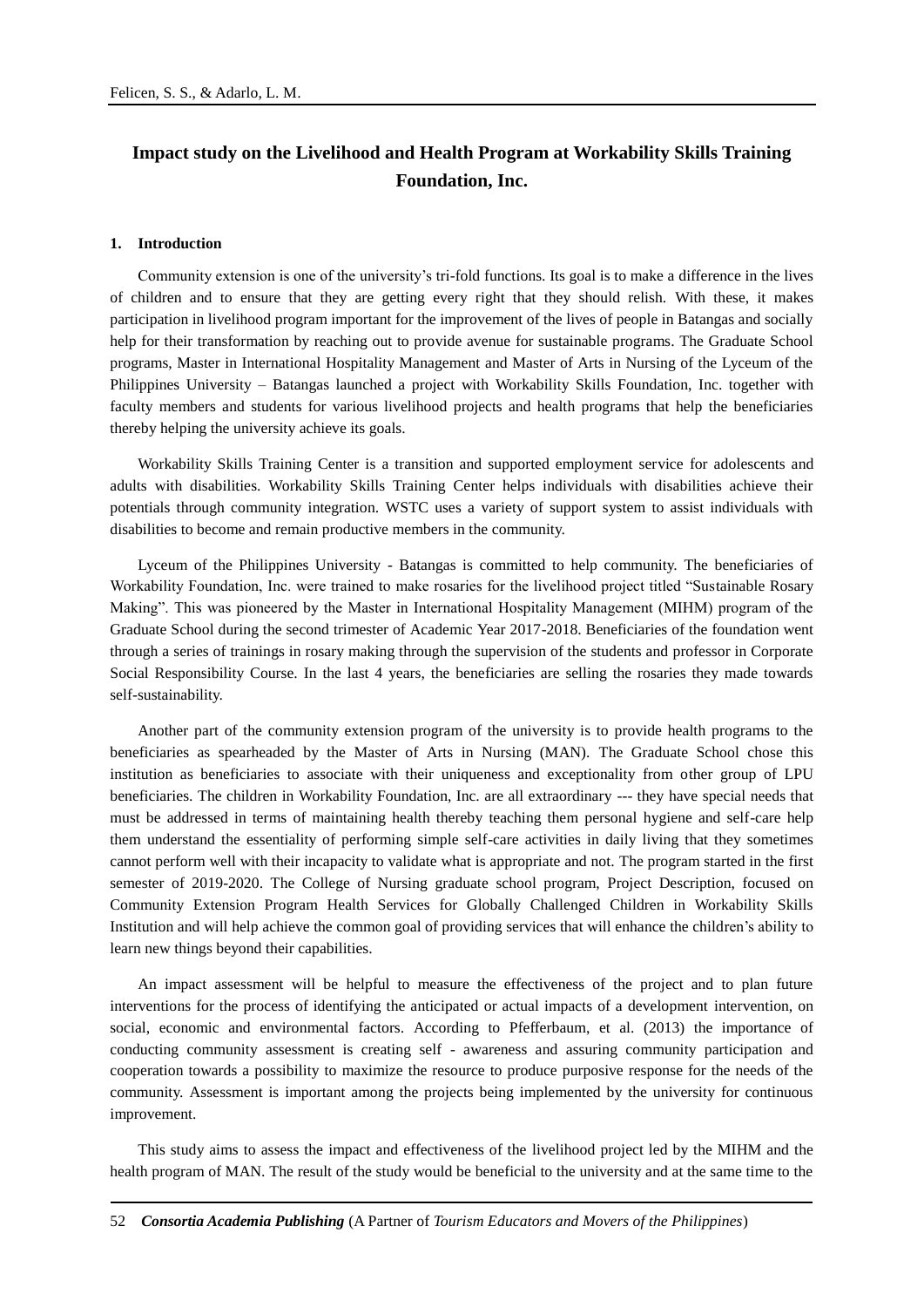future of the beneficiaries of Workability Foundation, Inc. since it aims to provide action plans for sustainability and improvement.

#### *1.1 Objectives of the study*

This study evaluated the impact of the livelihood project and health programs of MIHTM and MAN to the beneficiaries of Workability Skills Foundation, Inc. Specifically, it aimed to present the profile of the beneficiaries in terms of sex and years of stay in the foundation; assess the impact of the livelihood project in terms of values gained and economic status; determine the effectiveness of livelihood project; assess the impact of health program in terms of health promotion, disease prevention and management of illness and test the significant difference on the assessment of impact of health program when grouped according to profile.

#### *1.2 Community Extension Program*

Community Extension Program is a project supported by private or public group in a voluntary action. The objective of this is to provide a little help to a chosen community uplifting the life of its residents. The Program can be on various forms such as educational assistance, livelihood, financial assistance and medical care depending on their needs (Pesigan, et al. 2017). Community extension program supports a different kind of learning experience that could contribute to the students' holistic development towards appreciation of the concepts of volunteerism (Laguador & Chavez, 2013; Laguador, et al., 2013).

According to Borbon and Ylagan (2021), volunteering has been proven in giving time, effort or material goods to others that contributes to happiness. It will help not only the beneficiaries but also the faculty and students in making new friends thus improving social and relationship skills with others. Someone having a stronger desire to help an individual through their work enjoy higher life-satisfaction. By this means, it creates a positive impact to everyone.

As stated by Roxas, et al (2020), the development of sustainable destinations are perceived task and effect of good governance. This is equally beneficial for the adopted community foreseen to benefit in the long term as projects become successfully sustainable for the residents leading them to self-sustaining life and future. As mentioned by Lewis (2018), emerging technologies in agriculture, urban agriculture opportunities, existing facilities and resources and actively engaged constituents are some of the important assets of community extension.

#### *1.3 Sustainable Livelihood Project*

Livelihood is very important for every people; it gives capacity to buy things that are needed to live on a day-to-day basis. While it is a reality that employment is an open opportunity specially for those who have secured credentials through education, not everyone is able to secure one specially those who are members of the marginal sector.

It is a reality that one cannot be financially free if one remains an employee in his (her) lifetime. To be financially free, one way is to establish own business. Skilled with innovative thinking and initiative, he (she) looks for high achievements. One of the goals of livelihood project is to help the beneficiaries develop basic skills in starting a small business with the hope to make it grow even if from a small capital. As mentioned by Symaco and Tee (2019), as the higher education sector become more accessible and inclusive, its potential capacity – building strategies and engagement to communities can become a collaborative approach that include two – way transfer of knowledge and skills both for the university and community involved.

According to Roxas, et al (2020), sustainability concepts and issues in tourism planning and development revolved and addressing concerns in sustainability, environment conservation, and local community involvement has become more and more challenging. To ensure economic developments of the cooperative projects, it is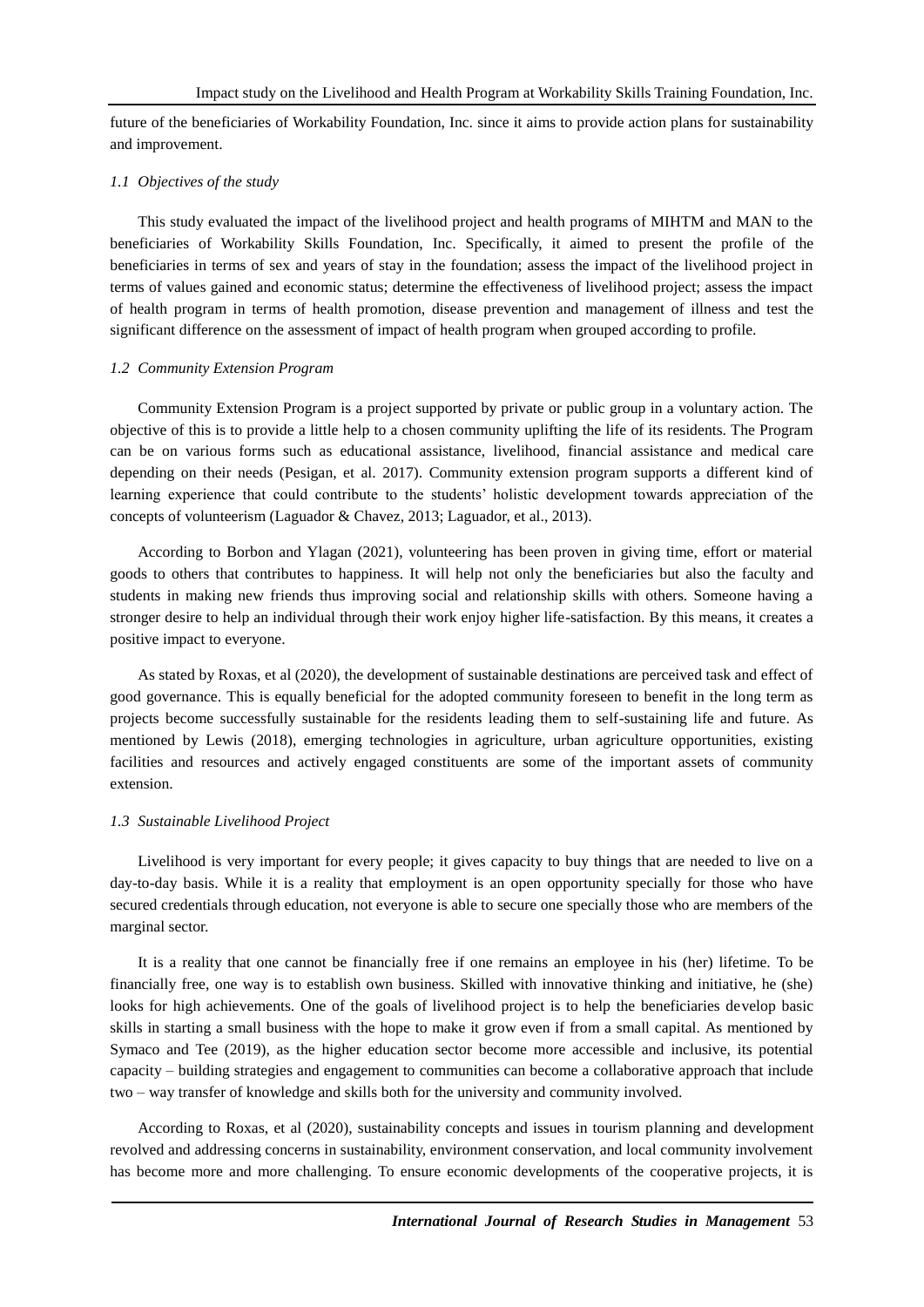important to monitor accountability and transparency of project managers (Raniga, 2018).

### *1.4 Community Health Program*

In the study conducted about perspective of children with disabilities and their guardians, it was found out that most of these children were deprived with their rights in quality education. In addition, being separated from a normal environment that a child should enjoy as part of growth and development. Barriers were identified that schools had a low capacity to provide a quality education among children with disabilities and additional push factors in terms of poor health services and poverty of the family (Banks,2019). In relation to support system needed by the family and their children, it was re-iterated by Maciver, et al (2019) that an effective strategy is needed and would be best for children for a wider psychosocial and environmental factor that will facilitate active and meaningful participation in school. Further results were found to have experienced profound challenges among children with intellectual disabilities in terms of learning and adaptive behavior which requires supervision from professional services and treatment (James, et al, 2019).

#### **2. Methods**

This study used descriptive method to assess the impact and effectiveness of the community extension program and livelihood project to the beneficiary of Workability Foundation, Inc. as a basis for the proposal for a sustainable program. The participants of the study are the total population of 17 administrator and parents/guardian of beneficiaries of Workability Training Skills Foundation, Inc. The instrument used in this study is an adapted questionnaire from the university to assess the impact of the livelihood project in terms of values gained and economic status and community health program (Borbon & Ylagan, 2021). The questionnaire composed of three parts. Part I contains the profile of the participants in terms of sex and years of stay in the foundation. Part II assesses the impact of livelihood project in terms of values and economic status and effectiveness of the livelihood project while the last part contains the impact of health programs in terms health promotion, disease prevention and management of illness.

The researchers distributed the questionnaires to the 17 respondents who are the administrator and parents/guardian of the beneficiaries of Workability Training Skills Foundation, Inc. The researcher also conducted an interview to support the result of the survey. After the collection of the questionnaire, the data were tallied, tabulated and tested using SPSS. Frequency and percentage distribution was used to present the profile of the beneficiaries. Weighted mean and rank was used to determine the impact and effectiveness of livelihood project and impact of health project. Spearman Rho was used to test the significant relationship between impact and effectiveness of livelihood project.

In accordance with the Code of Ethics, to protect the participants and institution used in the study, the researchers ensured that participants received full disclosure by describing fully the nature of the study and explaining the participants' right to refuse and withdraw and withhold information as stipulated in the consent. Full consent containing the purpose of the study without any deception and concealment was obtained from the participants before the study. Voluntary consent was also secured. Absence of anticipated risks and benefits were also included in the letter to the respondents. The protection of confidentiality or anonymity of the participants and institution in the research were ensured. The researchers also warranted that there is utmost respect and value in integrity of respondents in the treatment to receive an effective response from them.

#### **3. Results and Discussion**

Table 1 presents the distribution of respondents' profile in terms of sex and years of stay in the foundation. Majority of the respondents are males with 9 or 52.90 percent while females are 8 or 47.1 percent. In terms of years of stay at Workability Training Skills Foundation, Inc. majority of the respondents stayed with the foundation for 3-4 years with 9 or 52.90 percent followed by 1-2 years with 5 or 29.4 percent and the least is less than 1 year with only one or 5.90 percent. According to the administrator, the beneficiaries tend to stay in the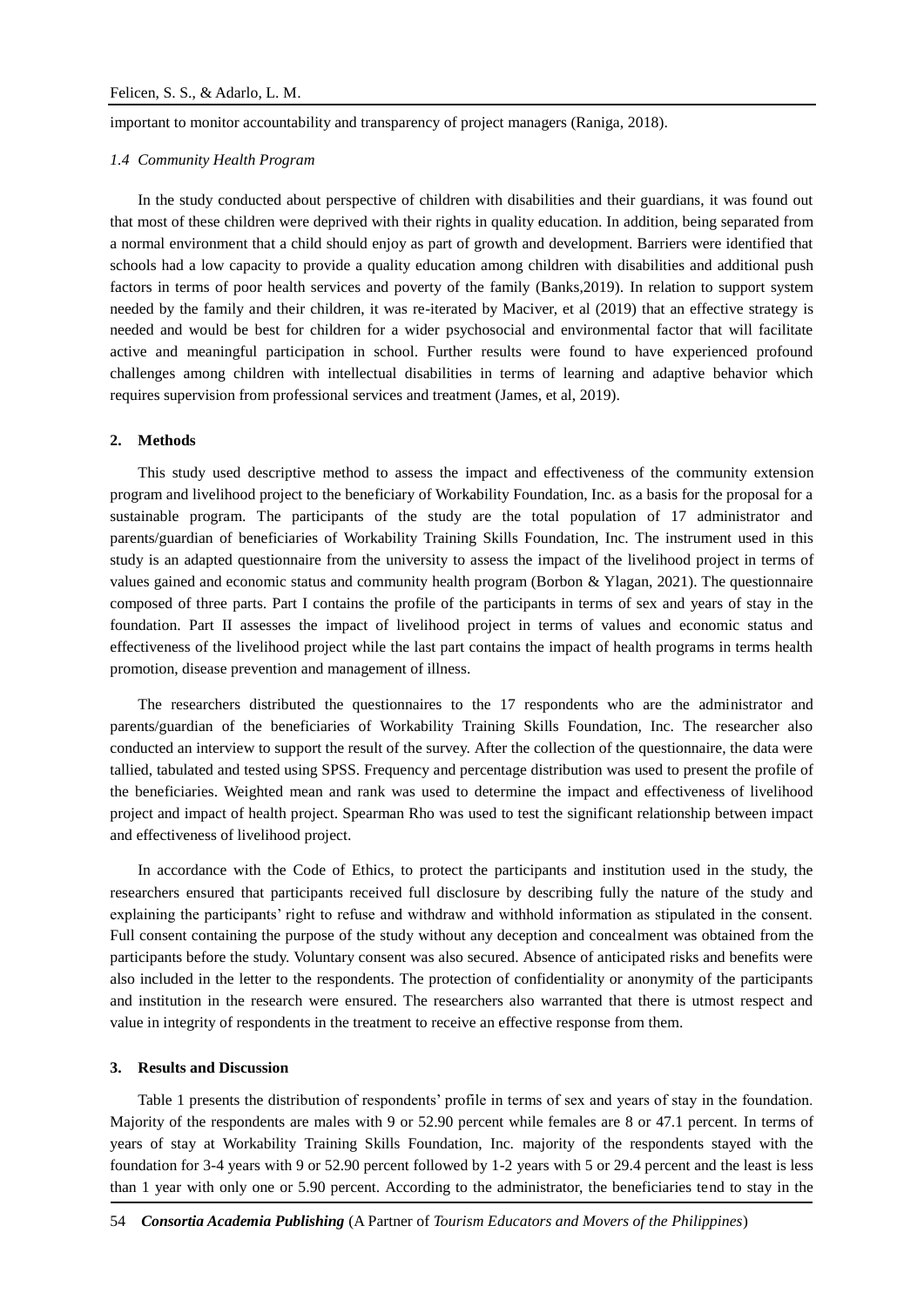foundation because their family are confident that the foundation can help the individuals with disabilities to achieve their potential through community integration. One of this is having a linkage with LPU about livelihood and health projects.

# **Table 1**

*Distribution of Respondents' Profile (N=17)*

| Profile Variables                      | Frequency      | Percentage |
|----------------------------------------|----------------|------------|
| <b>Sex</b>                             |                |            |
| Male                                   | 9              | 52.9       |
| Female                                 | 8              | 47.1       |
| <b>Years of Stay in the Foundation</b> |                |            |
| Less than 1 year                       | 1              | 5.9        |
| $1 - 2$ years                          | 5              | 29.4       |
| $3 - 4$ years                          | 9              | 52.9       |
| 5 years and above                      | $\overline{2}$ | 11.8       |

# **Table 2**

## *Impact of the Livelihood Project in terms of Values*

| <b>Indicators</b>                  |      | <b>WM</b> | VI        | Rank |
|------------------------------------|------|-----------|-----------|------|
| 1. Improved my quality of life     |      | 3.71      | Very Much | 2    |
| 2. Build up my confidence          |      | 3.76      | Very Much |      |
| 3. Develop my creativity           |      | 3.59      | Very Much | 3    |
| 4. I become responsible citizen.   |      | 3.53      | Very Much | 4    |
| 5. Give me chance to be productive |      | 3.47      | Much      | 5    |
| Composite Mean                     | 3.61 |           | Very Much |      |

Table 2 shows the impact of the livelihood project in terms of values with composite mean of 3.61 with verbal interpretation of having very much impact to the beneficiaries. The project builds up the confidence of the beneficiaries ranks first with 3.76 followed by improves quality of life with 3.71 and third develops their creativity with 3.59 and rated with very much impact. The beneficiaries were able build confidence when they join this project because they were able to prove to themselves that even with disabilities, they were able to create or produce a rosary bracelet. This was made possible through the assistance of the LPU PhD-IHTM/MIHTM faculty and students.

Every individual has strengths and talents. Recognizing what a person is good at, and trying to build on those things, will help to build confidence in their own abilities (Building confidence, 2021). However, I become a responsible citizen (3.53) ranks low and the lowest was given a chance to be productive (3.47) and rated with much impact. Joining this project gave them the chance to be productive because of the opportunity they have in making the bracelet. Instead of just chatting around with their mates, they were able to make themselves productive with the product they produce. The community extension program provides the beneficiary with the additional knowledge that can make them more aware of their personal and family needs. They are taught on how to be productive based on the livelihood opportunities or business that will be provided in their community or barangay (Malahay, 2019).

Table 3 presents the impact of the project in terms of economic status with the composite mean of 2.75 and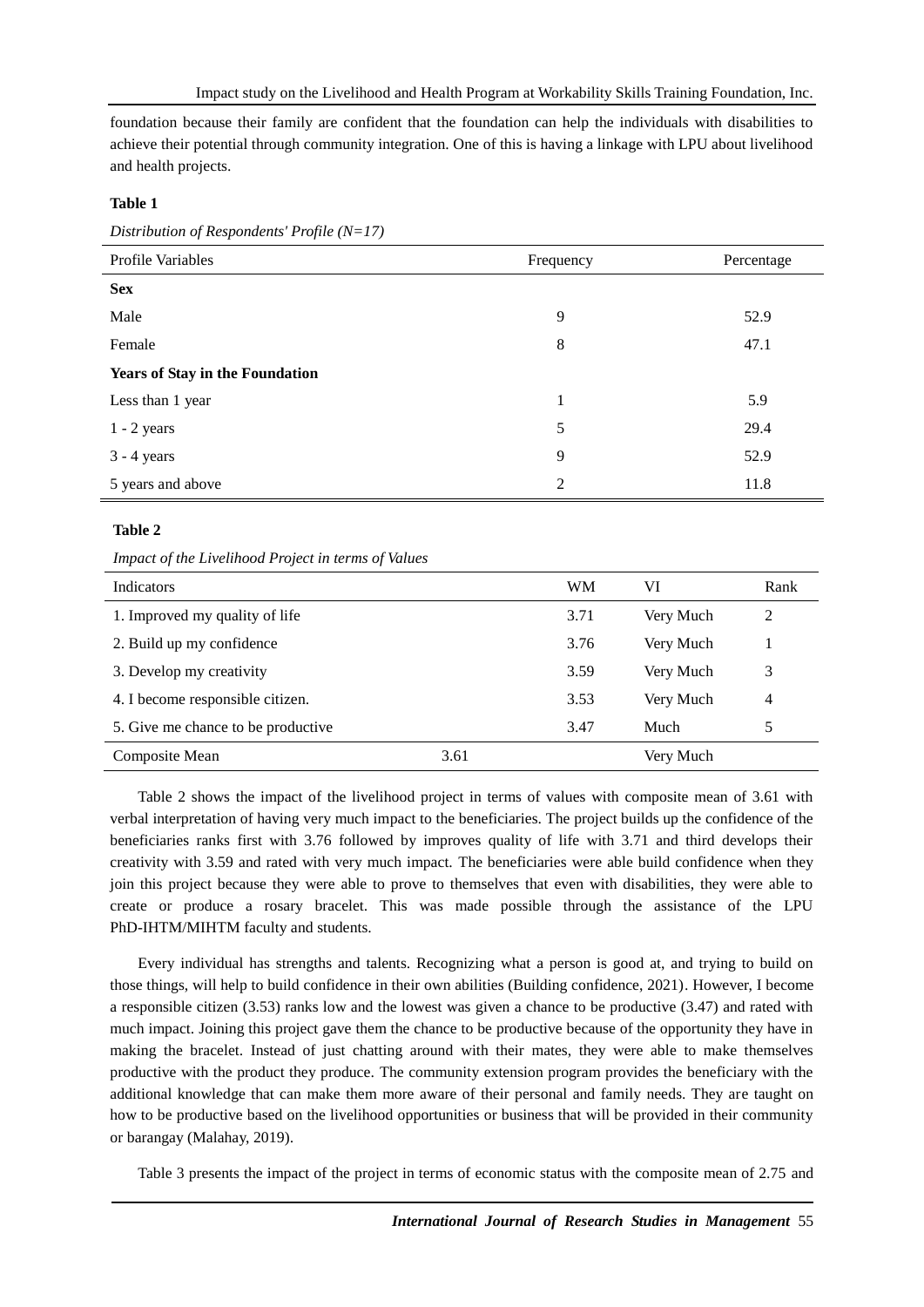rated with much impact. The livelihood project gives the opportunity to save for the future with 3.12 followed by helps to have a regular source of income with 2.94 and third inspires me to put up my own business with 2.82 rated with much impact among the beneficiaries.

## **Table 3**

*Impact of the Livelihood Project in terms of Economic Status*

| Indicators                                     | WM   | VI     | Rank |
|------------------------------------------------|------|--------|------|
| 1. Help provide needs of my family             | 2.47 | Little | 4    |
| 2. Help me have a regular source of income.    | 2.94 | Much   | っ    |
| 3. Give me opportunity to save for the future. | 3.12 | Much   |      |
| 4. Able to handle my finances very well        | 2.41 | Little |      |
| 5. Inspire me to put up my own small business. | 2.82 | Much   | 3    |
| Composite Mean                                 | 2.75 | Much   |      |

The beneficiaries can save for their future because the rosary bracelet that they produce are being sold in church and stores selling religious items. These items are saleable because it is a must have item among Roman Catholics. Many people can be seen wearing this rosary bracelet. Since the funds came from the college, they can have savings because the profit from selling the bracelet go the beneficiaries. One of the objectives stated in the project proposal of Borbon and Ylagan, (2021) is that livelihood program enables the beneficiaries to start up a small - scale home income generating souvenir. Bracelet making is an interesting hobby, at the same time, they will earn their income from that. However, the livelihood project helps provide needs of my family (2.47) ranks low and the lowest, able to handle my finances very well (2.41), rated with just little impact.

Based on the interview with the administrator, the beneficiaries may not be able to handle their finances very well because of they don't have the formal training to handle such. The foundation administrator manages their money, and it is distributed to the beneficiaries as form of profit sharing. However, their disabilities prevent them from understanding this type of task well. Being financially literate means having knowledge and skills on financial components that allow an individual manage their money and debt. Creating the right balance throughout the primary uses of money allows an individual to better allocate money (Financial Literacy, 2021). Better understanding and enough knowledge of different financial concepts and risks can help in the improvement of financial decision-making on young people and adults (Organisation for Economic Co-operation and Development (OECD), 2017).

Table 4 presents the effectiveness of the Livelihood Project with the composite mean of 3.81 and interpreted that the project is very much effective. The project also helps save and preserve the environment (3.94) that tops the rank followed by the project is is successful and effective and the project is well-funded and supported by the college and LPU (3.82). The project helps preserve the environment because they are using wood materials in making this rosary bracelet. In relation to this, what makes this project effective and successful is the support given by LPU. At the beginning of the project, the university provides budget to support them. This budget serves as fund to purchase the materials they need to produce rosary bracelet.

#### **Table 4**

*Effectiveness of the Livelihood Project*

| Indicators                                                             | WМ   |           | Rank |
|------------------------------------------------------------------------|------|-----------|------|
| 1. The Faculty and students teaches the beneficiaries effectively.     | 3.71 | Verv Much |      |
| 2. There is enough time allotted in the project to make it successful. | 3.76 | Verv Much | 4    |
| 3. The project is well funded and supported by the college and LPU.    | 3.82 | Very Much | 2.5  |

56 *Consortia Academia Publishing* (A Partner of *Tourism Educators and Movers of the Philippines*)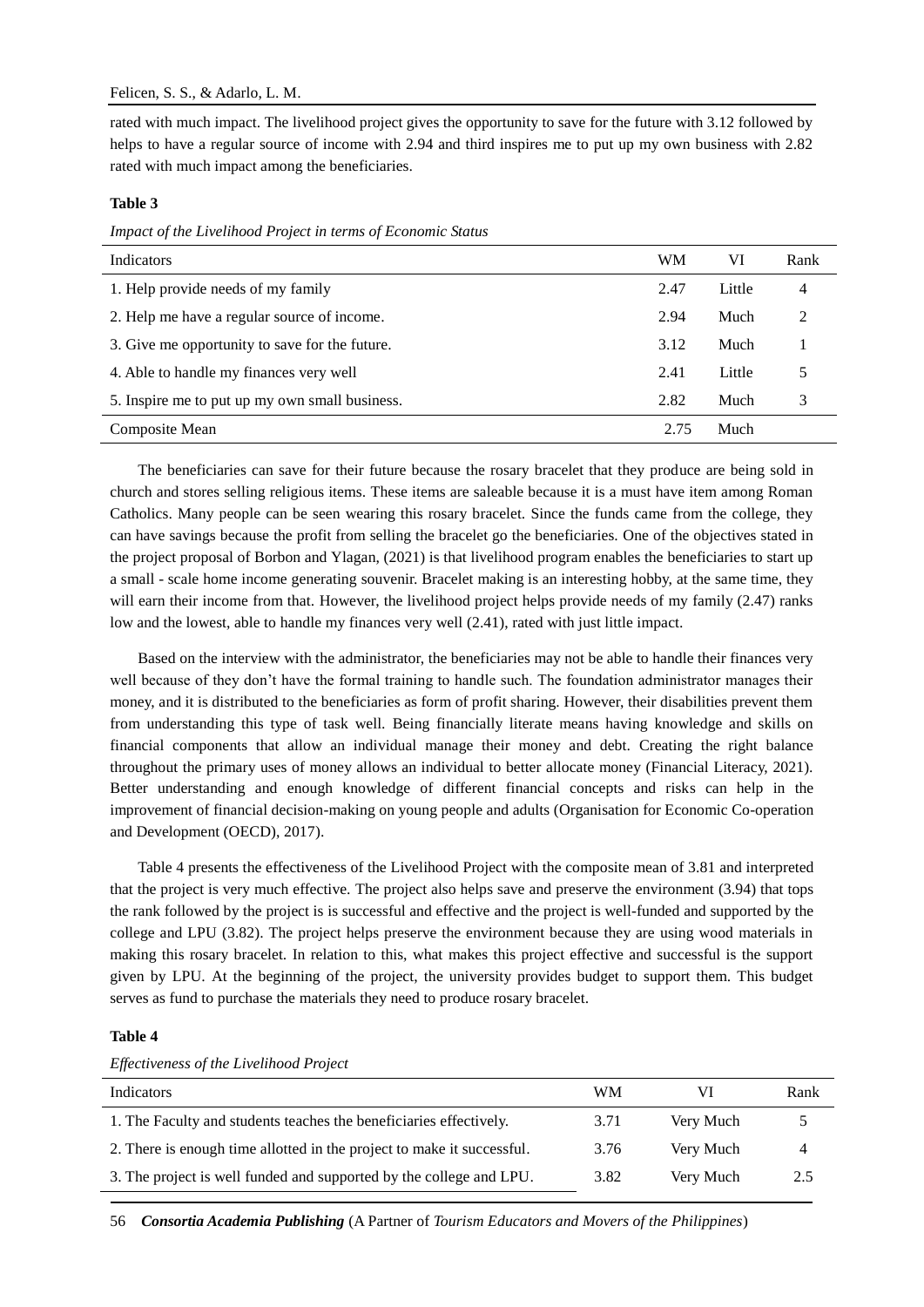Impact study on the Livelihood and Health Program at Workability Skills Training Foundation, Inc.

| 4. The project also helps save and preserve the environment. | 3.94 | Very Much |     |
|--------------------------------------------------------------|------|-----------|-----|
| 5. The project is successful and effective.                  | 3.82 | Very Much | 2.5 |
| Composite Mean                                               | 3.81 | Very Much |     |

In new projects, budgeting is a crucial element because it provides an essential backbone to the structure of the project and indicates availability and cost of the resources in the local market, the type/amount of resources needed, and the funding gaps that need to be filled with potential donor resources. The ability to budget carefully is an essential skill for an individual and that will help them to be successful on their projects and other future undertaking (Basic budgeting, n.d.).

The indicator there is enough time allotted in the project to make it successful (3.76) ranks low and the lowest, faculty and students teach the beneficiaries effectively (3.71) but still rated as very much effective. The faculty members and the students of MIHM and PhD-IHTM trained the beneficiaries as part of their Corporate Social Responsibility Course. Almost every week during the term the students were enrolled in the course, they visited and joined the beneficiaries to train them on how to make rosary bracelets.

The study of Llenares and Deocaris (2018) suggests that the rate of participation in the extension program is critical in bringing the benefits to the families in the community. Their participation in the program is an indicator of life-long learning and aspiring for improving their quality of life. Such may also serve as an avenue to express ideas and work collaboratively.

#### **Table 5**

*Impact of the Health Program in terms of Health Promotion*

| <b>Indicators</b>                                                    | <b>WM</b> | VI                | Rank |
|----------------------------------------------------------------------|-----------|-------------------|------|
| 1. Learned to value the provision of nutritious food to the children | 3.76      | Very Great Extent | 2    |
| 2. Improved well-being of the children                               | 3.82      | Very Great Extent |      |
| 3. Maintained cleanliness, good grooming, and proper hygiene         | 3.59      | Very Great Extent | 4    |
| 4. Practice proper hand washing and personal hygiene.                | 3.65      | Very Great Extent | 3    |
| 5. Improved knowledge on health management                           | 3.53      | Very Great Extent | 5    |
| Composite Mean                                                       | 3.67      | Very Great Extent |      |

Table 5 depicts the impact of the health program in terms of health promotion with a composite mean of 3.67 and a verbal interpretation of very great extent. The respondents valued all the programs employed by the college's community extension, it is simply showing that the respondents found the program helpful to a very great extent and brought significant change in the lives of their children as well as to them. The special child in the institutions needs constant supervision to maintain their health at its best. Promoting health programs will help the children to become healthy. Improved well-being of the children (3.82) ranks first followed by learned to value the provision of nutritious food to the children (3.76) and third practiced proper hand washing and personal hygiene (3.65) both with a verbal interpretation of very great extent. Meanwhile, the least among the indicators as follows, maintaining the cleanliness, good grooming, and proper hygiene (3.59), and improved knowledge on health management (3.53) with a verbal interpretation of very great extent.

Children who are globally challenged have special needs which is different from a normal child of their age, they require physical assistance to perform certain tasks due to their limitation intellectually, and care for children with special healthcare needs is often more complex because of their various health conditions and extra care requirements (CDCP, 2020).

Results revealed that there was a very great impact in terms of health promotions, there was an improved well-being among the children in the facility. All the children in the facility have cognitive, intellectual, and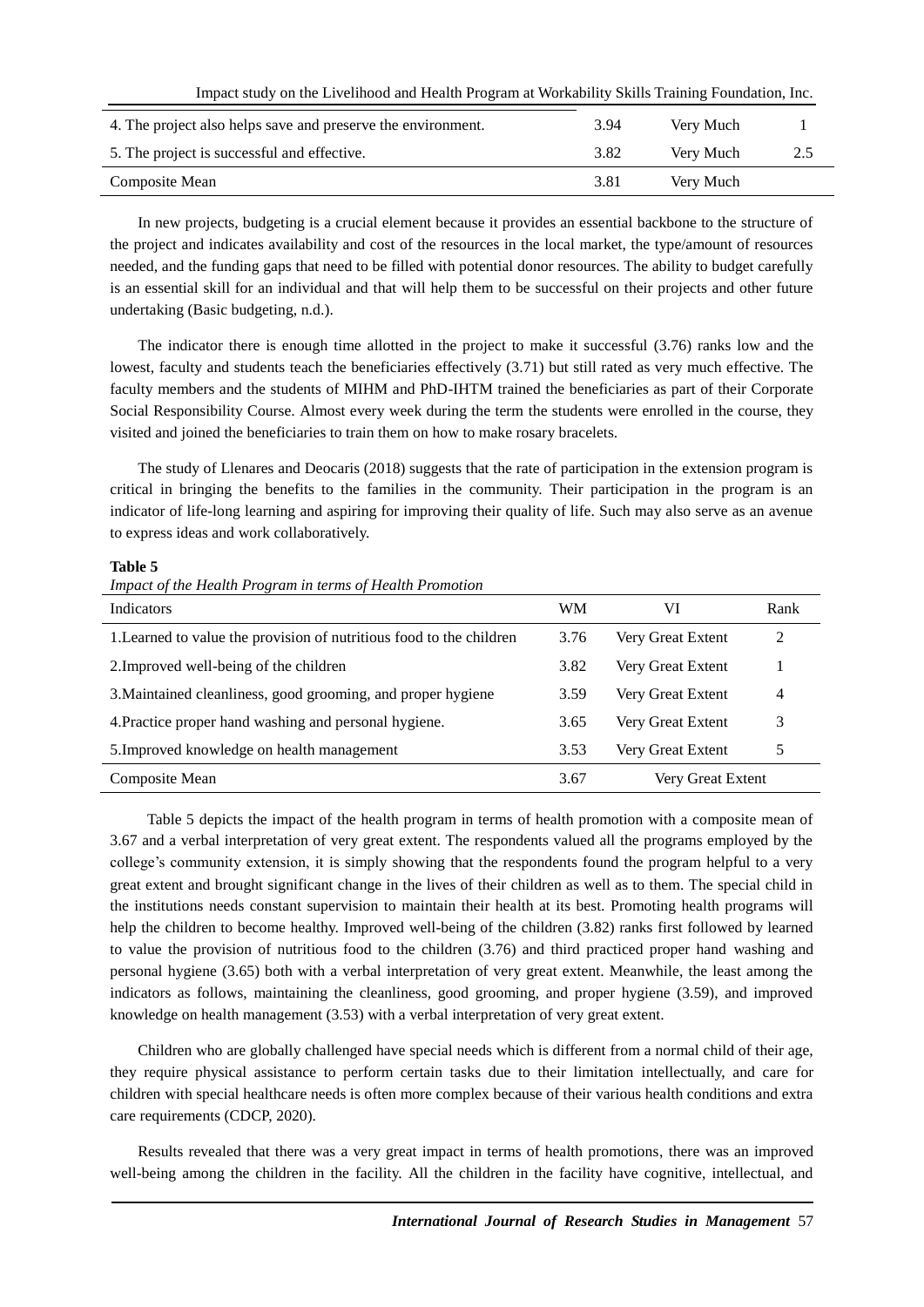## Felicen, S. S., & Adarlo, L. M.

behavioral disabilities, but through health promotion activities there was an evident increase in their health practices. With constant practice and guidance from support group like the College of Nursing faculty and students, they learned to improve their health. Often, there are resources to help parents adapt to the lifestyle changes of a child with special needs. These resources include support groups, counseling and other programs. Resources that are taken advantage of by families often have great success in reducing the stress levels and worries (Downey, 2016).

Provision of nutritious food is an essential component in promoting health, as well as practicing hand washing and personal hygiene which was practiced and taught in schools. Posters and demonstration of doing proper handwashing help the students memorize the steps in doing it with supervision. The least among the indicators although it is also of great extent was an improved knowledge on health management is a clear indicator that the students' need constant supervision to maintain health.

A study from Anugwom (2020), posited that health problems can be prevented if the family will adhere to a healthy lifestyle. It enriches better by proper nutrition and improved living conditions. The results conveyed great outcomes that means the people rely and trust on it. It brought awareness on the importance of practicing cleanliness and proper hygiene (primary prevention) to eliminate possible upsurge of communicable and non-communicable diseases. Thus, an action of improving the overall program's effectiveness and sustainability is a must to engage and encourage more people. Anyone with disabilities is best served if there will be a concrete public health programs and activities especially designed for them (CDC, 2020).

#### **Table 6**

## *Impact of the Health Program in terms of Disease Prevention*

| Indicators                                                         | WM   | VI                  | Rank           |
|--------------------------------------------------------------------|------|---------------------|----------------|
| 1. Practiced hand hygiene to prevent diseases most of the time     | 3.76 | Very Great Extent   | 3.5            |
| 2. Maintained cleanliness within the family                        | 3.82 | Very Great Extent   | $\mathfrak{D}$ |
| 3. Learned the importance of on time medical consultations         | 3.88 | Very Great Extent   |                |
| 4. Understand the importance of keeping the environment            | 3.76 | Very Great Extent   | 3.5            |
| 5. Provision of clean, safe, and potable water to drink as well as | 3.47 | <b>Great Extent</b> | 5              |
| Composite Mean                                                     | 3.74 | Very Great Extent   |                |

Table 6 presents a composite mean of 3.74 in terms of disease prevention and verbally interpreted of very great extent. This simply means that the respondents understand the importance of the health programs imposed by the College of Nursing during community extension activities, it is significantly evident that the respondents can understand the value of the implemented programs to prevent disease occurrence

Ranked first is learning the importance of on time medical consultations, followed by maintaining the cleanliness within the family with a weighted mean of 3.88, 3.76, respectively, and next were practicing hand hygiene to prevent diseases most of the time and understanding the importance of always keeping the environment clean to prevent occurrence of diseases tied with a weighted mean of 3.76. All of these had a verbal interpretation of very great extent. The benefits associated with personal hygiene habits are considered since it includes the washing of body and self-care provided every day, it reduces the risk for bad odors, and acquisition of foreign bodies that could promote illnesses (MacAllister, et al. 2016).

Meanwhile, the only verbal interpretation of great extent is the provision of clean, safe, and potable water to drink as well as consumption of nutritious food, ranks fifth with a weighted mean of 3.47. The impacts of disease preventions depend on the severity of the condition, physical, emotional, and other resources available, a family with a child with disabilities increases likelihood of being pressured, in finding affordable childcare (Reichman, et al, 2008).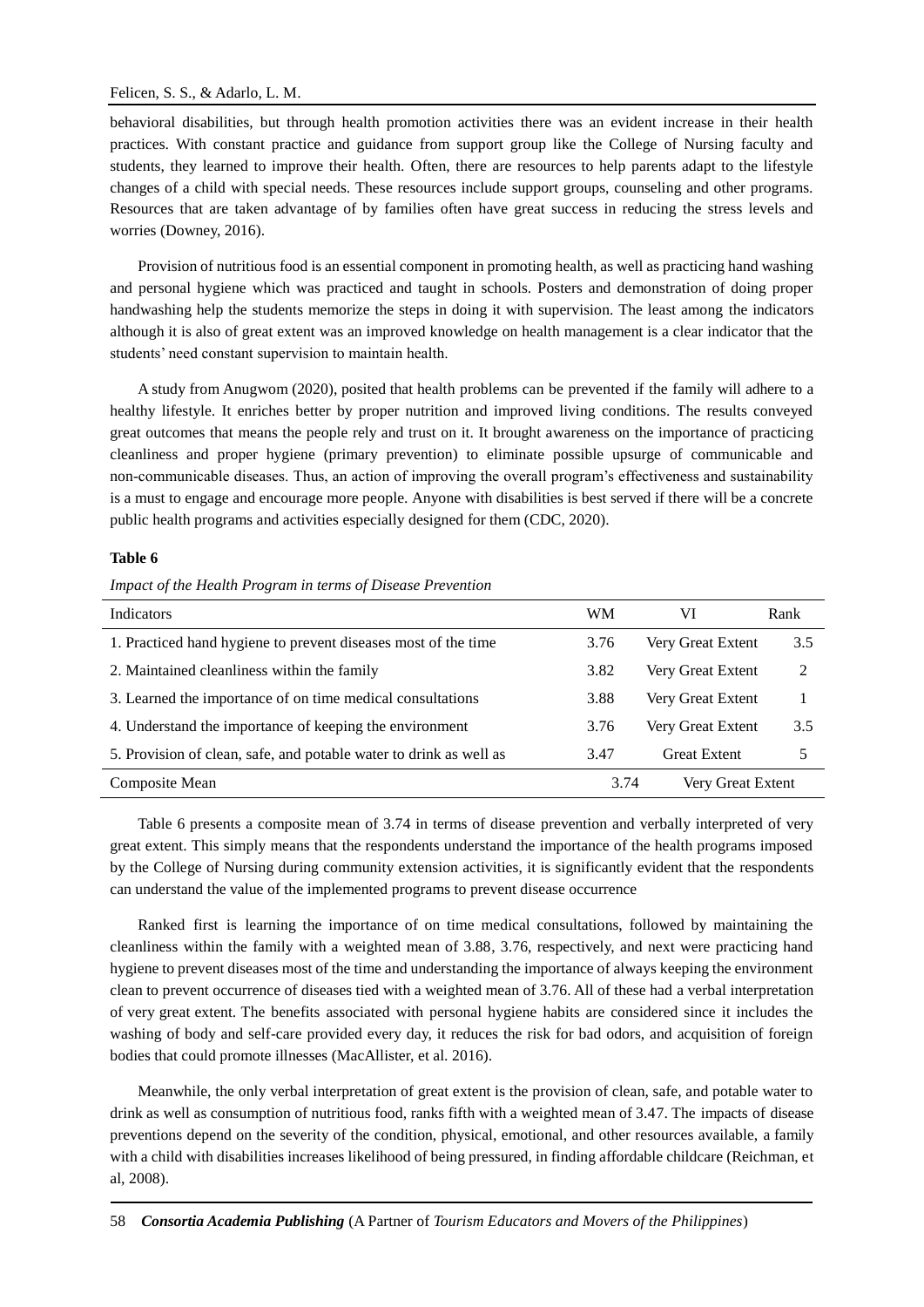In relation to disease prevention, Biswas (2021) posited that parents do recognize that their children with special needs require more doctor's appointment, health supervision and check-ups compared to other children with no special needs, thereby additional care is required from other support groups.

Based on the results, it was evident that parents and guardians were focused on the importance of seeking timely consultation since their children cannot express well what and how they feel because of their condition. During the interview with the parents, they stated that it is difficult for them when their child becomes sick as they cry with increasing tantrums. Maintaining the cleanliness is a nature of Filipino families; with the present condition, everyone's health is at stake because of Corona virus, so hand hygiene and keeping the environment clean are important this time of pandemic.

Health programs are a great start in combatting acquired or possible diseases that could weaken one's body. It is a critical implementation that plays an important role for detecting, treating, and preventing ailments. People get empowered to expand control over their health (RHIhub, 2018). It has shown that the implemented health program has become an effective instrument. In relation to this, a utilization of health program is encouraged as preventive measures to help those with disabilities to improve the health of children with disabilities (CDC, 2020). Furthermore, it was mentioned that children with disabilities, experiencing difficulties in accessing healthcare during pandemic. Many children living with disabilities lives in poverty and some limited capacities in acquiring health care services (UNICEF, 2019).

According to Levina (2016), the prevention of diseases is much effective if there is a program that helps patients to cure their illnesses. Without the presence of illnesses, the people and community will be able to function and provide for their basic needs in the process. They will be able to address other aspect of wellbeing when they are physically fit to act on it.

## **Table 7**

| <b>Indicators</b>                                                         | <b>WM</b> | VI                  | Rank |
|---------------------------------------------------------------------------|-----------|---------------------|------|
| 1. Enhanced knowledge pertaining to management of illnesses in the family | 3.41      | <b>Great Extent</b> |      |
| 2. Occurrences of communicable diseases and other health problem was      |           |                     |      |
| prevented by keeping the family healthy.                                  | 3.65      | Very Great Extent   | 2    |
| 3. Early consultation for medical concerns of my family                   | 3.47      | <b>Great Extent</b> | 4    |
| 4. Learned how to manage simple health problems at home                   | 3.71      | Very Great Extent   |      |
| 5. Seek consultation before the ailment worsen                            | 3.59      | Very Great Extent   | 3    |
| Composite Mean                                                            | 3.56      | Very Great Extent   |      |

*Impact of the Health Program in terms of Management of Illness*

Table 7 results reveals the impact of the health program in terms of management of illness garnering a composite mean of 3.56 and verbally interpreted as very great extent. Respondents found out the programs made by the College of Nursing were all beneficial to them; it gives them ample knowledge on how to protect themselves from any dreadful disease or health condition that has direct effect in the family. All the indicators are well accepted by the participants; therefore, it is evident that there is transfer of knowledge from the health sectors to the respondents in the institution.

The indicator, learning how to manage simple health problems at home (3.71) ranks first, followed by occurrences of communicable diseases and other health problem was prevented by keeping the family healthy (3.65) and seek consultation before the ailment worsen (3.59) ranks third. Early consultation for medical concerns of the family (3.47) ranks fourth and lastly enhanced knowledge pertaining to management of illnesses in the family (3.41) with verbal interpretation of great extent.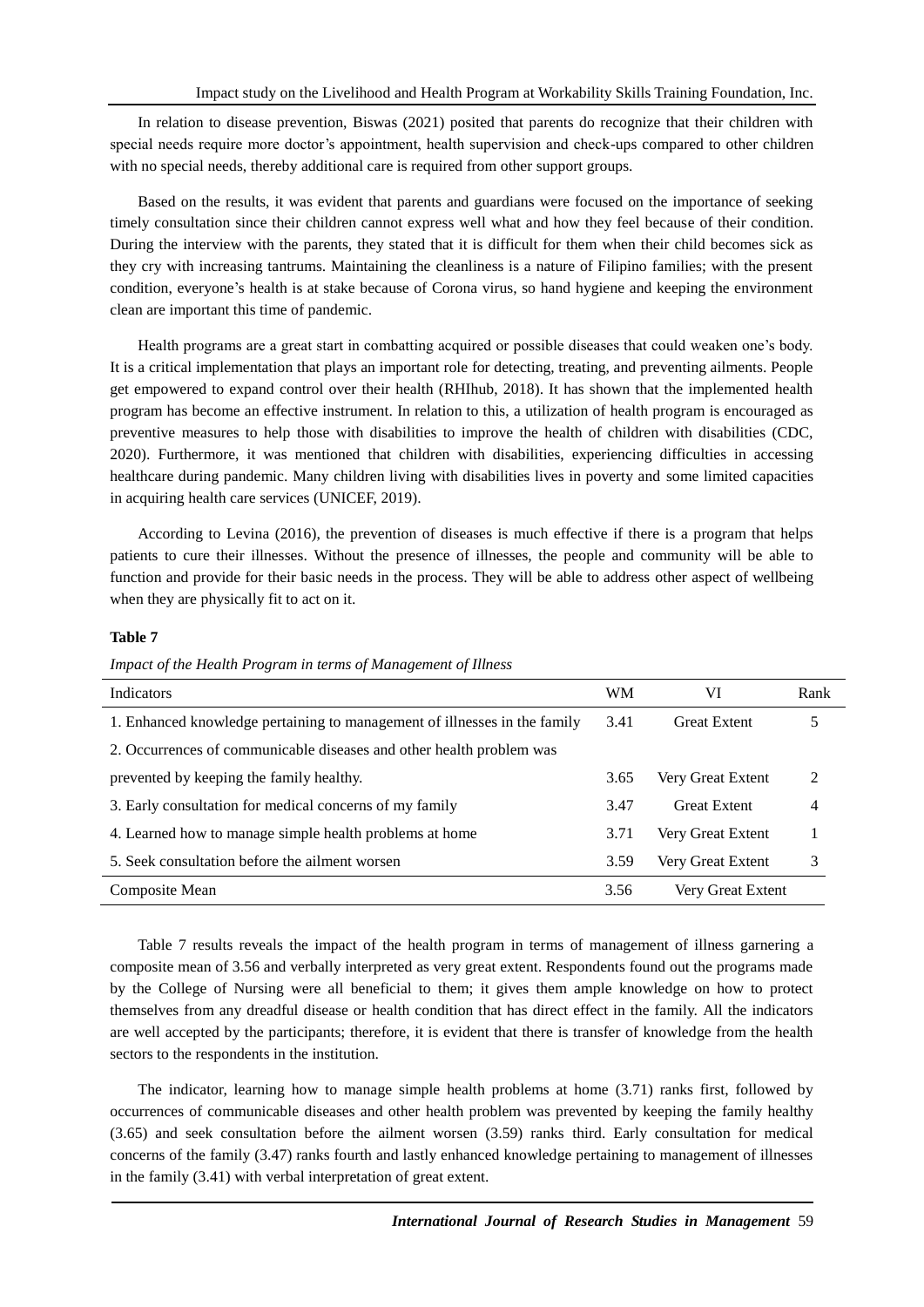# Felicen, S. S., & Adarlo, L. M.

According to Biswas (2021), children who are diagnosed with special needs may be suffering from a mild learning problem as well as functional disabilities and some parents do not feel alright sharing the health condition of the child to the teachers. Parenting a child is a complicated task, more so when the child has special needs. Most Filipinos are hesitant to have themselves checked due to financial factors or some who are scared to find out their real condition. A study from Hisashige (2012) stated that due to the health program's availability in a specific community, centered to the needs of its people, they have adopted the information and competencies crucial to act as coproducers of their care. Through this, health outcomes are optimized. It empowers people on self-management supported and guided by the pioneers. They do not follow their instincts but trusts on evidence-based guidelines and specialists' expertise.

Biswas (2021) posited that education can be provided in many ways no matter where the setting is; it is a rewarding feeling when children learn to take care of themselves in the absence of their parents. Reaching this type of children requires a kind of focus, kindness and patience.

# **Table 8**

*Difference on the Assessment of Impact of Health Program when grouped according to Profile*

| Profile Variables                      | Kruskal-Wallis H | p-value | Interpretation  |
|----------------------------------------|------------------|---------|-----------------|
| <b>Sex</b>                             |                  |         |                 |
| <b>Health Promotion</b>                | 2.373            | 0.123   | Not Significant |
| Disease Prevention                     | 0.134            | 0.715   | Not Significant |
| Management of Illness                  | 0.245            | 0.621   | Not Significant |
| <b>Years of Stay in the Foundation</b> |                  |         |                 |
| <b>Health Promotion</b>                | 1.449            | 0.694   | Not Significant |
| Disease Prevention                     | 5.296            | 0.151   | Not Significant |
| Management of Illness                  | 2.872            | 0.412   | Not Significant |

*Legend*: Significant at p-value <0.05

Kruskal-Wallis Test on Table 9 shows no statistically significant difference on the assessment of impact of health program when the respondents were classified as to sex and years of stay in the foundation. This implies that regardless of sex and years of stay in the foundation, the respondents perceived same responses , that both sexes have, same ways of preventing, managing and promoting health among their children, they are cognizant on health knowing that their children have special needs ranging from more time, supervision, and assistance in terms of health maintenance. In terms of year of stay in the institution, it has nothing to do with the impact of the health program because even when they are not in the institution, more information can be taken through other platforms --- social media and other resources pertaining to health.

# **4. Conclusion and Recommendation**

The livelihood project which is rosary making had very much impact in the values and much impact in the economic aspect of the beneficiaries. The administrator and parents of the beneficiaries assessed that the livelihood project such as rosary making is very much effective. The health program provided through Master of Nursing have great impact in disease prevention, health promotion and management of illness. It was found out that the assessment of the respondents in the health program does not differ as to sex and years of stay in the foundation. It was also found out that effectiveness of the livelihood project has nothing to do with its impact to the economic status and values of the respondents.The administrator of Workability Training Skills Foundation, Inc. may continuously guide the beneficiaries in producing more Rosary Bracelets for the project's sustainability. LPU - College of Business Administration may provide training to the beneficiaries and administrator to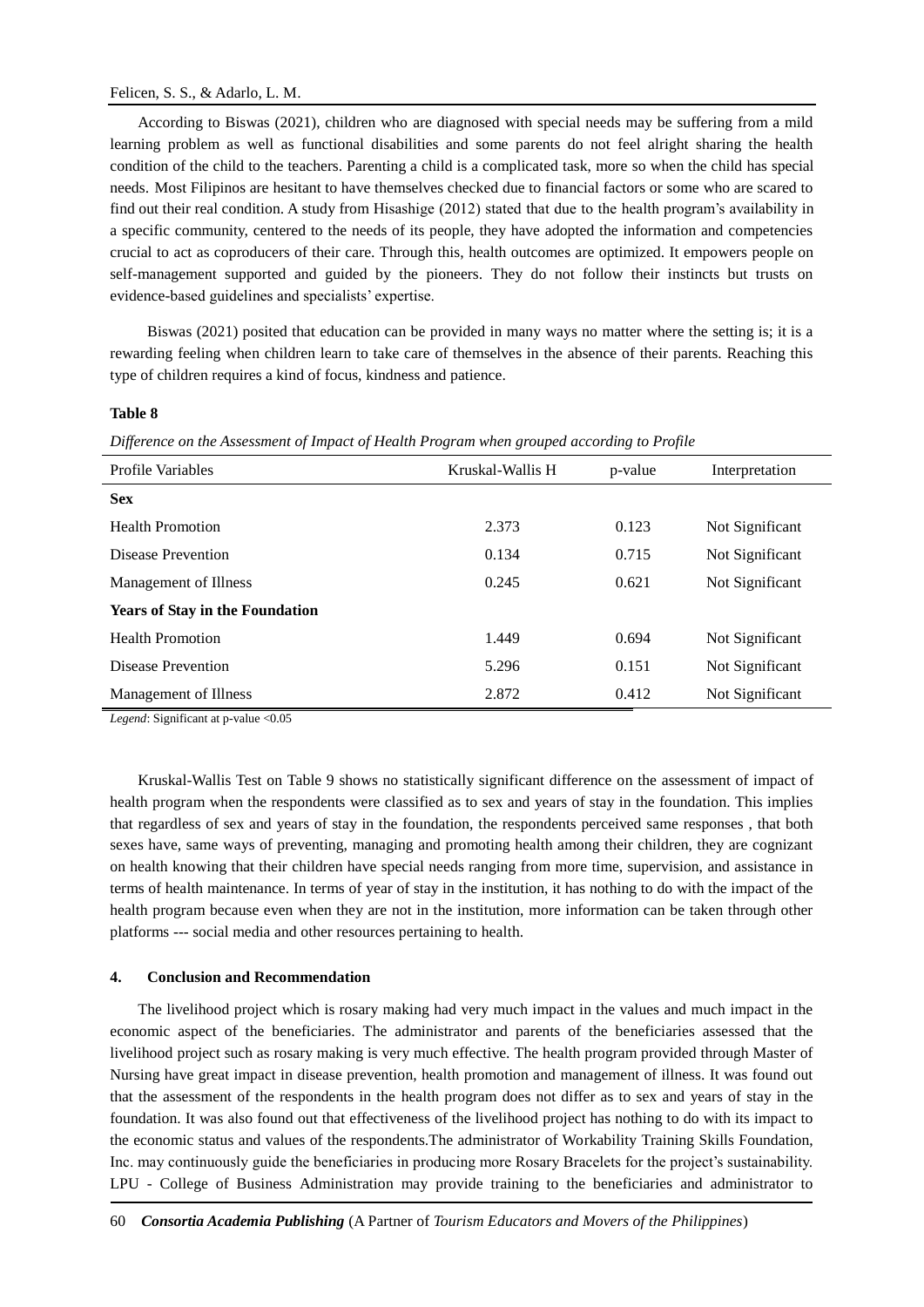improve their knowledge in handling finances. Future researcher may conduct a follow up study after 2-3 years to confirm the sustainability of the project.

## **5. References**

- Anugwom, E. (2020). Health promotion and its challenges to public health delivery system in Africa. *Public Health in Developing Countries - and Opportunities.* <https://doi.org/10.5772/intechopen.91859>
- Banks, L.M, Hameed, S., Usman,H. K., & Kuper, H. (2020). No one left behind? Comparing poverty and deprivation between people with and without disabilities in the Maldives. *Sustainability* 12(5), 2066.
- Basic budgeting. (n.d.). *Human development library 2.0.* <http://www.nzdl.org/cgi-bin/library>
- Biswas, S. (2021). *Understanding children with special needs: A handbook for parents and teachers*. Tree Publishing.
- Borbon, N. M. D., & Ylagan, A. D. (2021). Impact assessment on the tourism community extension project to the beneficiary of SHL restoration village. *International Journal of Research Studies in Management*, *9*(1), 11-17.<https://doi.org/10.5861/ijrsm.2021.7702>
- Building confidence. (2021). [www.skillsyouneed.com/ps/confidence.html](http://www.skillsyouneed.com/ps/confidence.html)

CDCP - Center for Disease Control and Prevention (2020). *Including people with disabilities in public health programs and activities. Disability and disease prevention.* [https://www.cdc.gov/ncbddd/disabilityandhealth/disability-p](https://www.cdc.gov/ncbddd/disabilityandhealth/disability-)ublichealth.html

- Downey, T. (2016). *Children with special needs and the effect on the family*, Master Thesis, Eastern Illinois University URL.<https://thekeep.eiu.edu/theses/2518>
- Financial Literacy (2021[\) https://corporatefinanceinstitute.com/](https://corporatefinanceinstitute.com/)
- Hisashige, A. (2012). The effectiveness and efficiency of disease management programs for patients with chronic diseases. *Global Journal of Health Science*, *5*(2). <https://doi.org/10.5539/gjhs.v5n2p27>
- James, G., Chuaqui, J., Wilson, D. R., & Arredondo, E. (2019). The global impact of intellectual disability and other mental disorders in children. *The International journal of childbirth education: The official publication of the International Childbirth Education Association, 34*, 14-17.
- Laguador, J. M., & Chavez, N. H. (2013). Assessment of engineering students' acquired affective learning from involvement in community extension services. *Academic Research International*, *4*(3), 188.
- Laguador, J. M., Mandigma, L. B., & Agena, E. (2013). Community extension service in the waste management practices of Brgy. Wawa Residents in Batangas City. *Academic Research International*, *4*(4), 141. <https://doi.org/10.1371/journal.pone.0210511>
- Levina, M. (2016). Disrupt or die: Mobile health and disruptive innovation as body politics. *Television and New Media, 18*(6), 548-564
- Lewis, D. (2018, April). A paradigm in assessing community needs Dr. Suzanna Windon Amy Elhadi. *In Conference Proceedings: 34th Annual Conference of AIAEE Celebrating the Intersection of Human, Natural, and Cultural Systems* April 16-20, 2018 Merida, Yucatan, Mexico (p. 13).
- Lim, S. J., Lee, H. S., Kim, C., & Go, Y. (2015). The effects of a positive psychology improvement program on elders' depression and death anxiety. *Journal of Korean Academy of Community Health Nursing*, *26*(3), 238-247.
- Llenares, I., & Deocaris, C. (2018). The impact of an academe community extension program in the Philippines, *Malaysian Journal of Learning and Instruction*, *15*(1).
- MacAllister, C. P., Parker Ellen, B. III, Perrewé, P. L., & Ferris, G. R. (2016). Checkmate: Using political skill to recognize and capitalize on opportunities in the 'game' of organizational life. *Bus. Horiz. 58*, 25–34. <https://doi.org/10.1016/j.bushor.2014.09.008>
- Maciver, D., Rutherford, M., Arakelyan, S., Kramer, J. M., Richmond, J., Todorova, L., & Forsyth, K. (2019). Participation of children with disabilities in school: A realist systematic review of psychosocial and environmental factors. *PloS one*, *14*(1), e0210511.
- Malahay, R. S. (2019). Assessment of capability building community extension program in Negros Oriental, Philippines. *International Journal of English and Education, 8*(2).